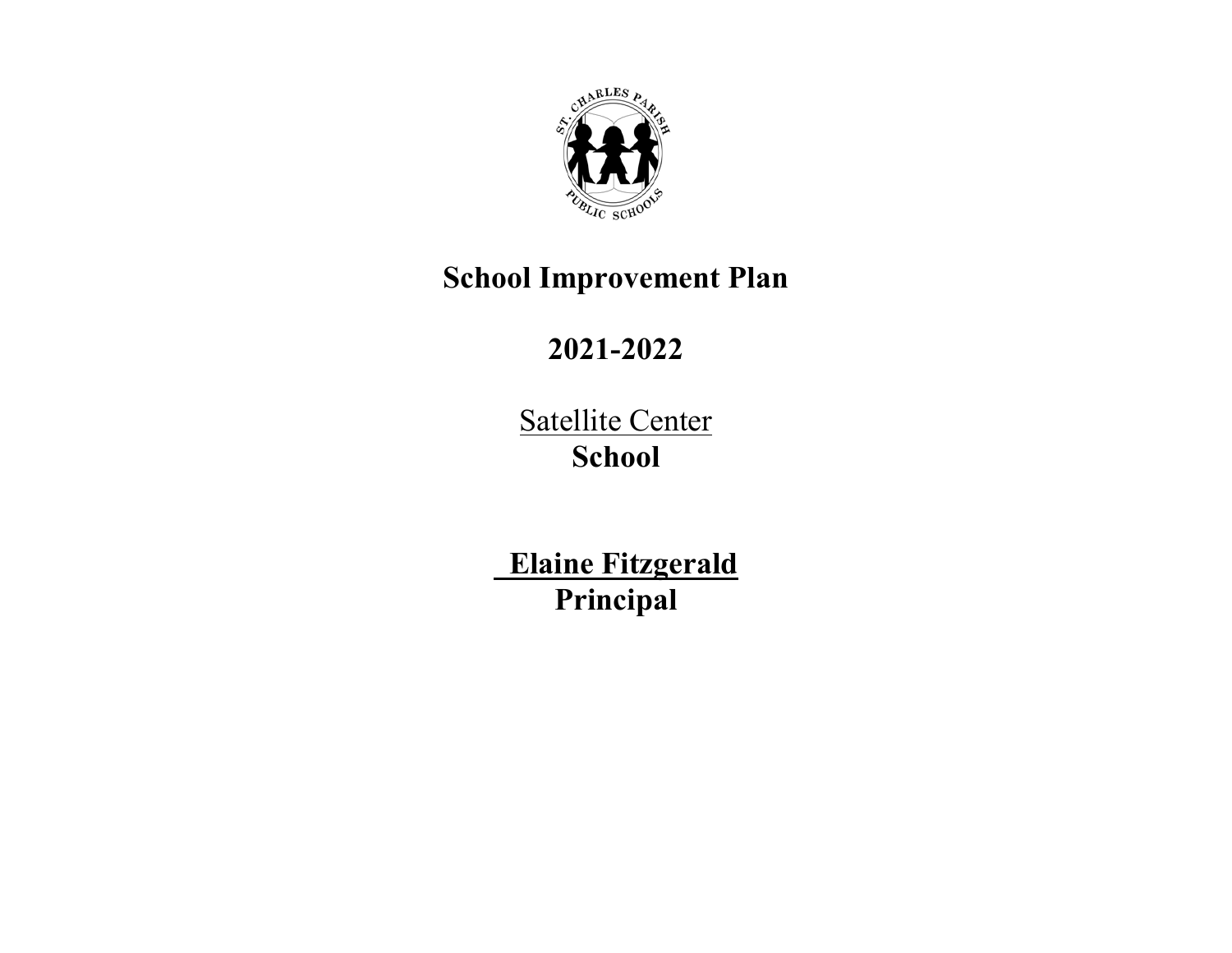# **Vision, Mission, and Values/Beliefs**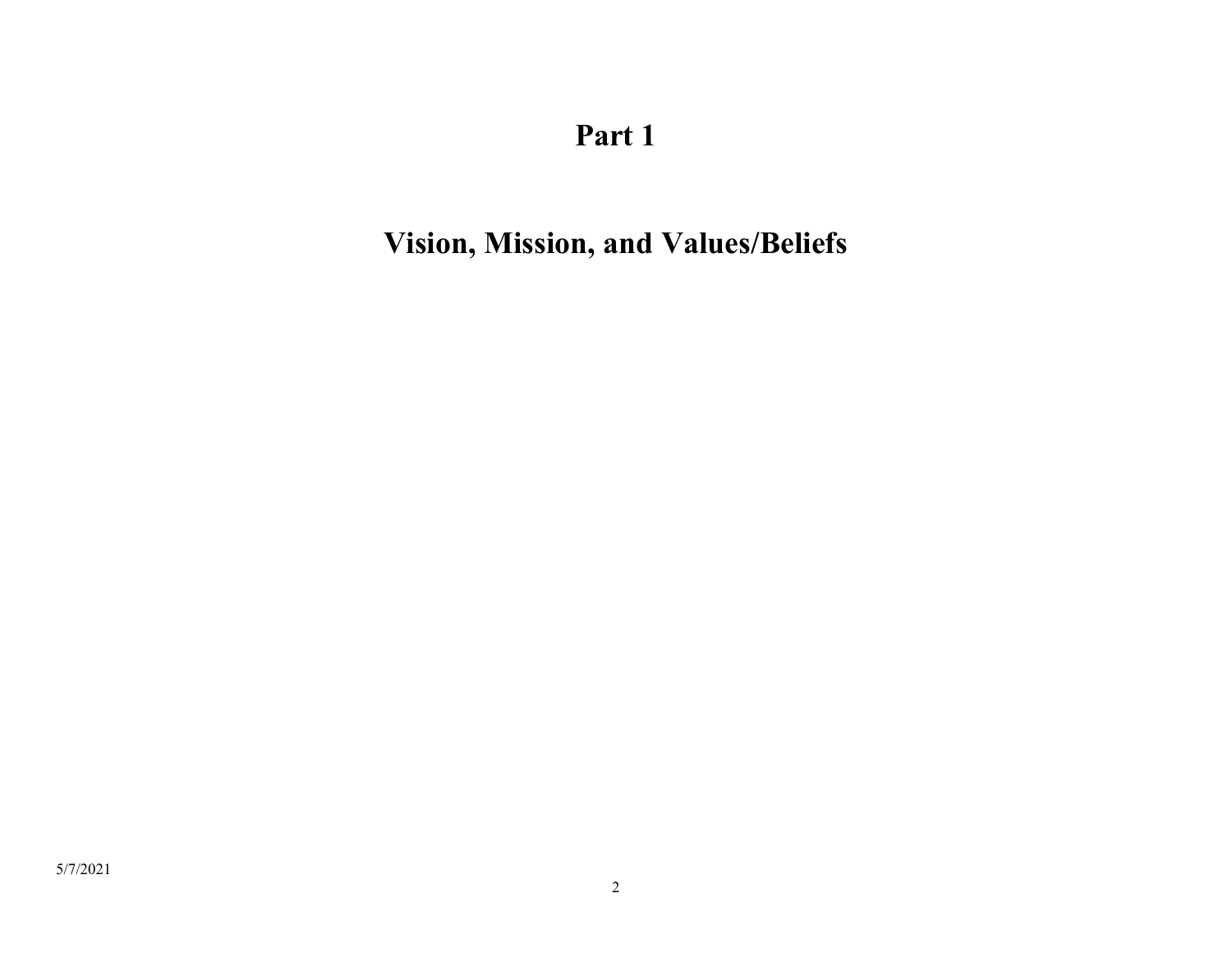**Vision The Satellite Center will be a unique educational experience that prepares Team Members for their futures.**  (*Revised June 25, 2019)*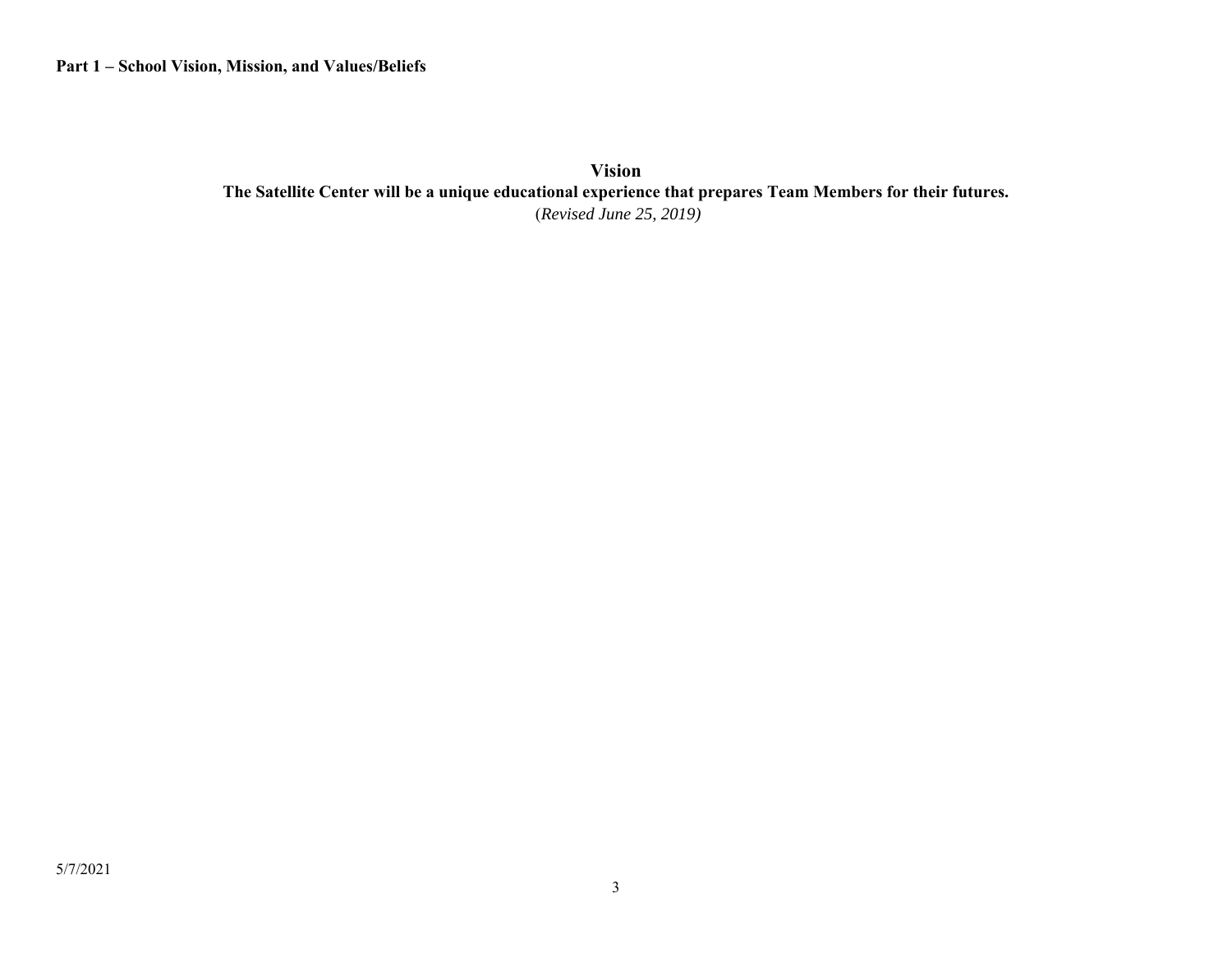#### **Mission We will immerse all team members in a learning environment that fosters personal growth and future success.**  (*Revised June 15, 2020)*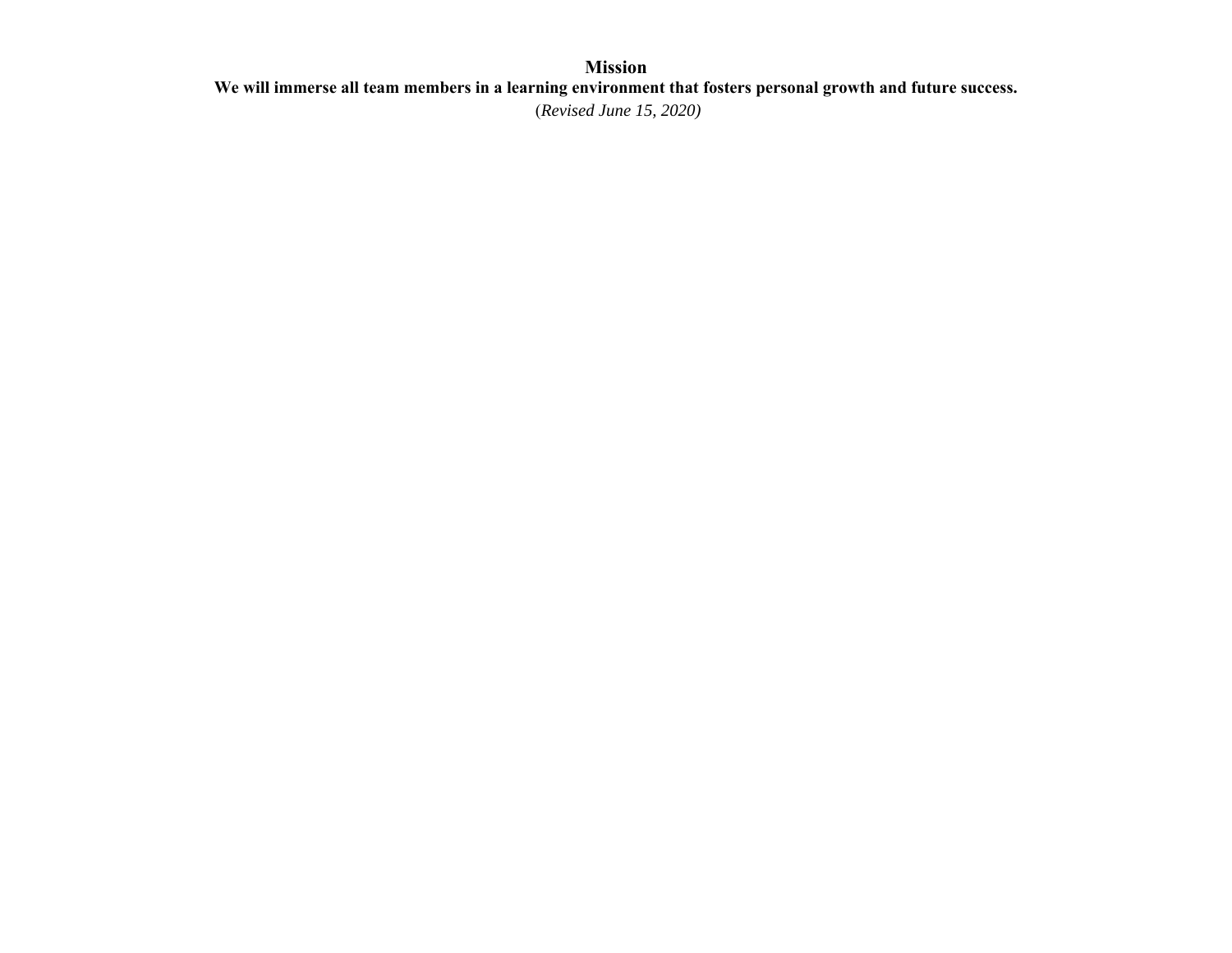#### **Values/Beliefs**

- $\bullet$ Provide real-world experiences for our Team Members throughout the year.
- $\bullet$ Provide opportunities for Team Members to learn from experts in their respective fields.
- $\bullet$ Pursue continuous professional development to stay current in our fields.
- ●Provide opportunities for Facilitators and Team Members to engage in community service.
- ● Utilize creative learning processes through project based learning/work based learning to engage Team Members in a unique learning experience/environment.
- $\bullet$ Facilitate the process of reflection.
- ●Incorporate communication, collaboration, agency, knowledge, and thinking into our curricula.

(Revised June 2021)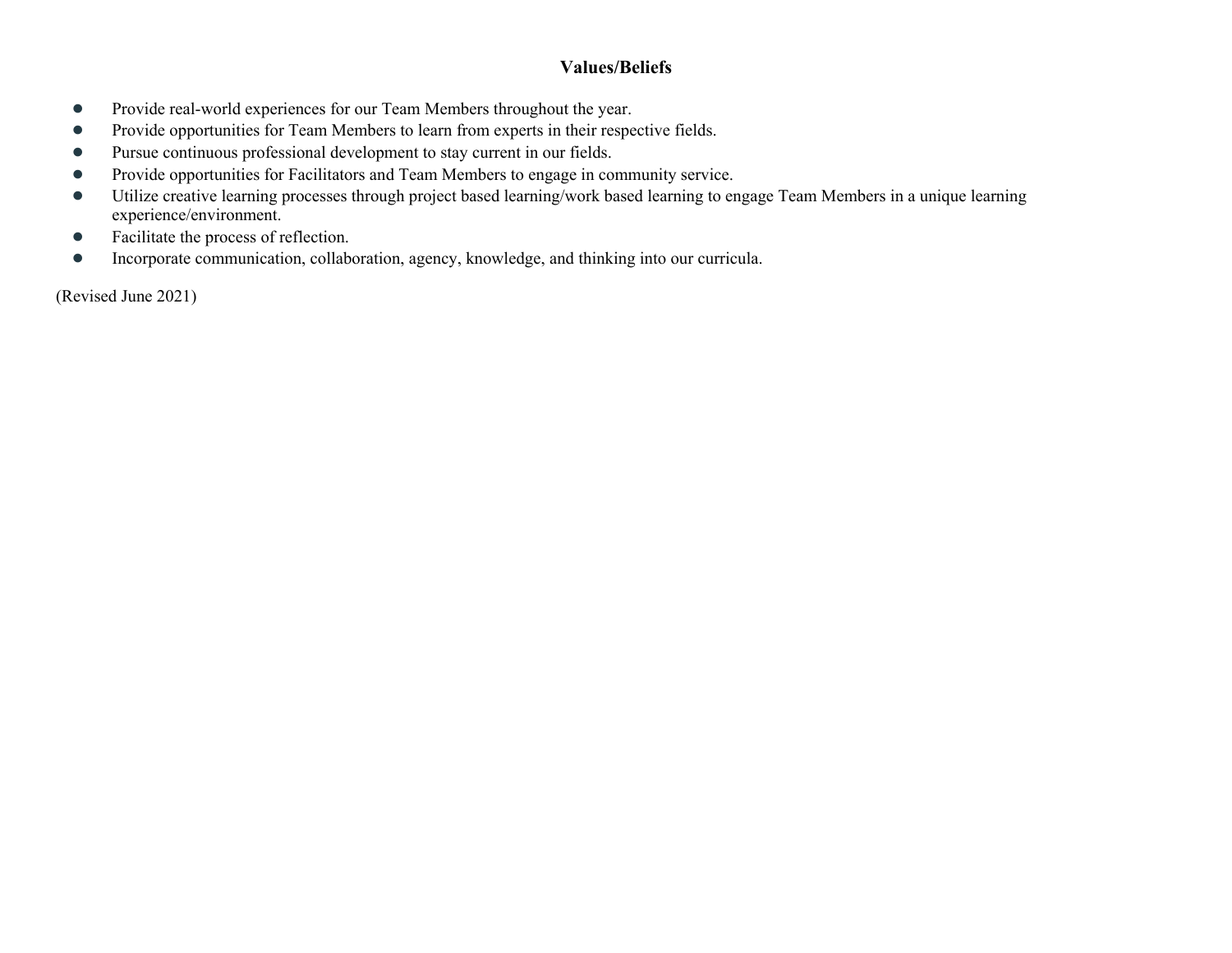## **School Governance Structure**

**and**

**Committee Assignments**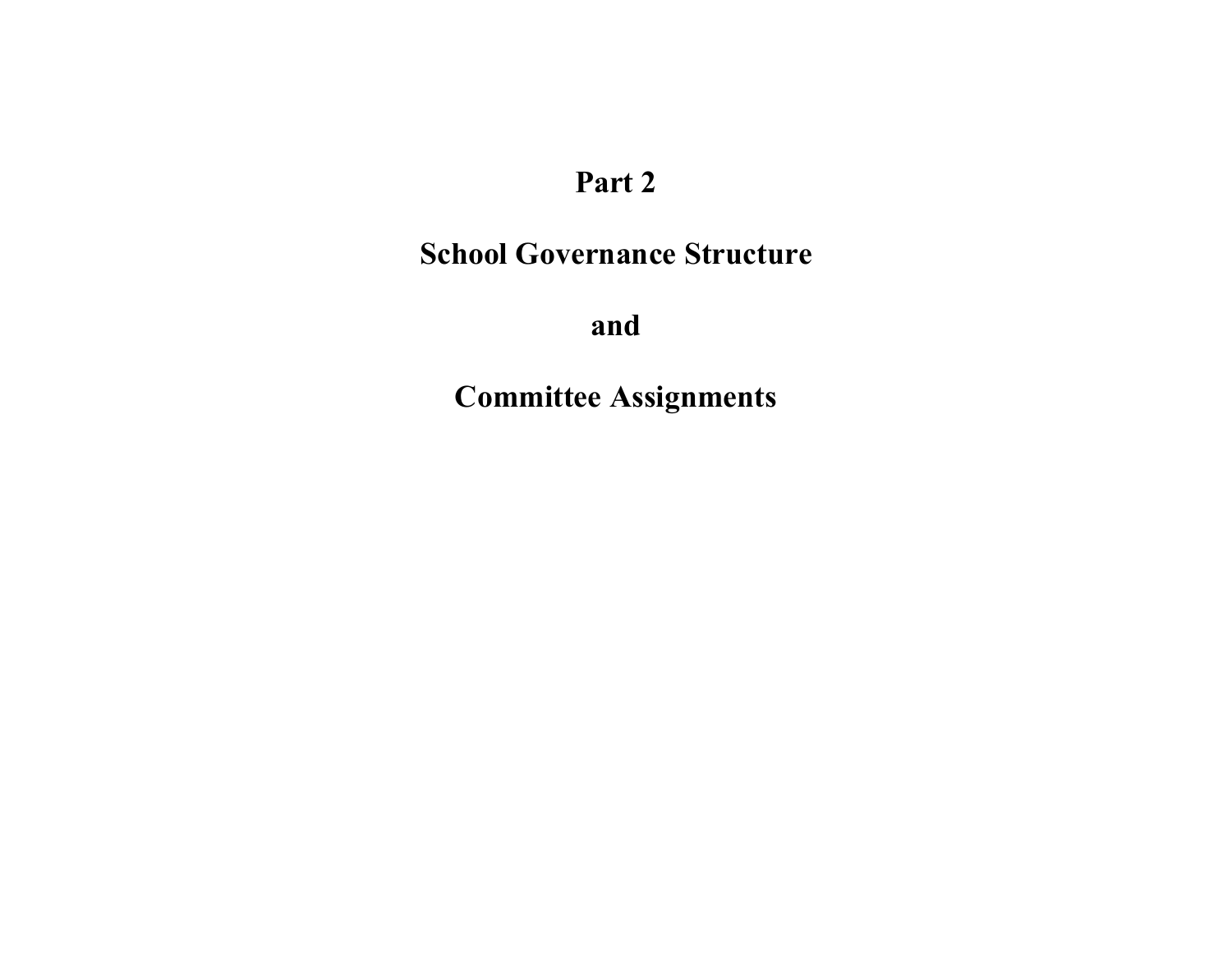#### **Part 2 - School Governance Structure and Committee Assignments**

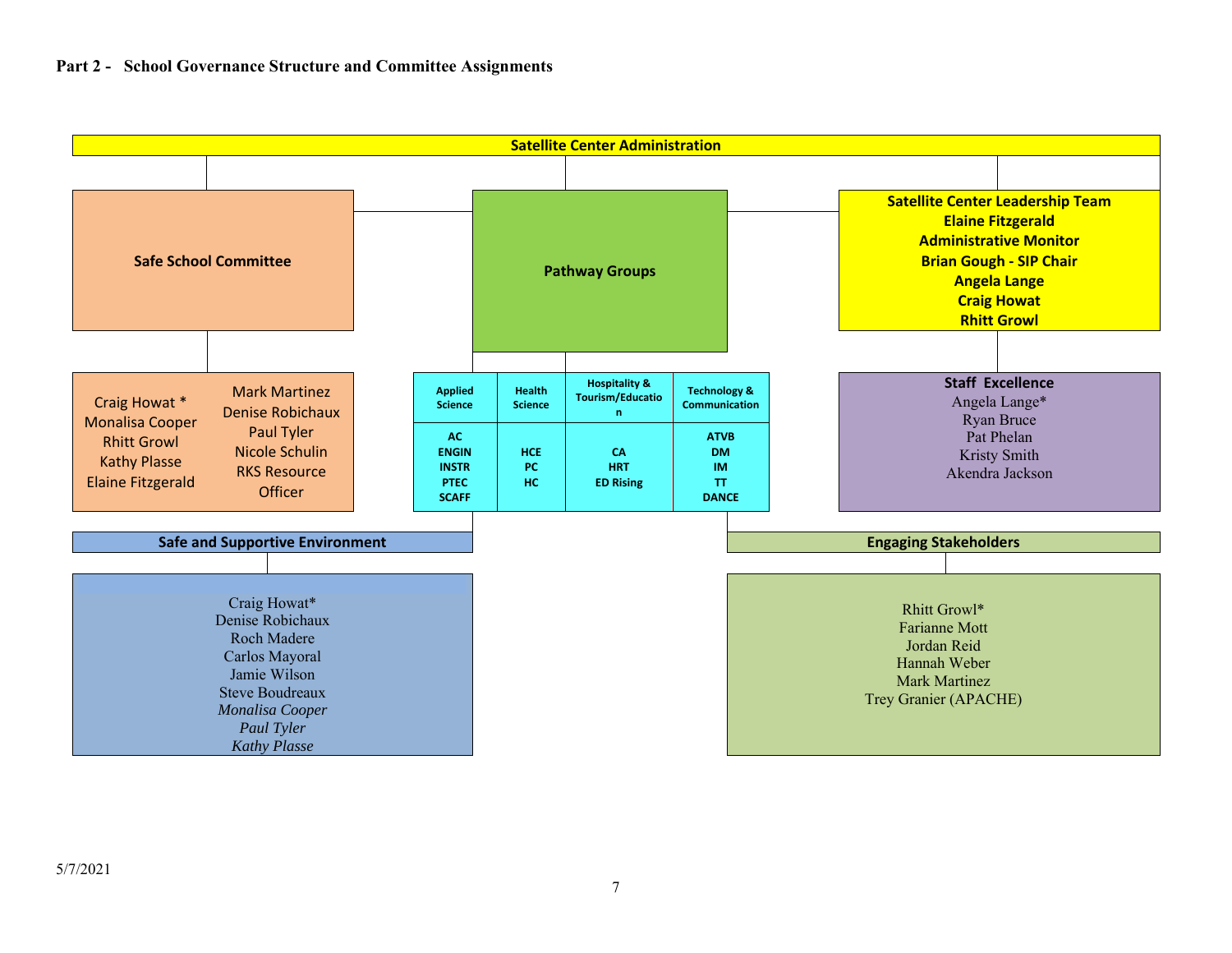**School Profile (Performance Data)**

**See Separate Document**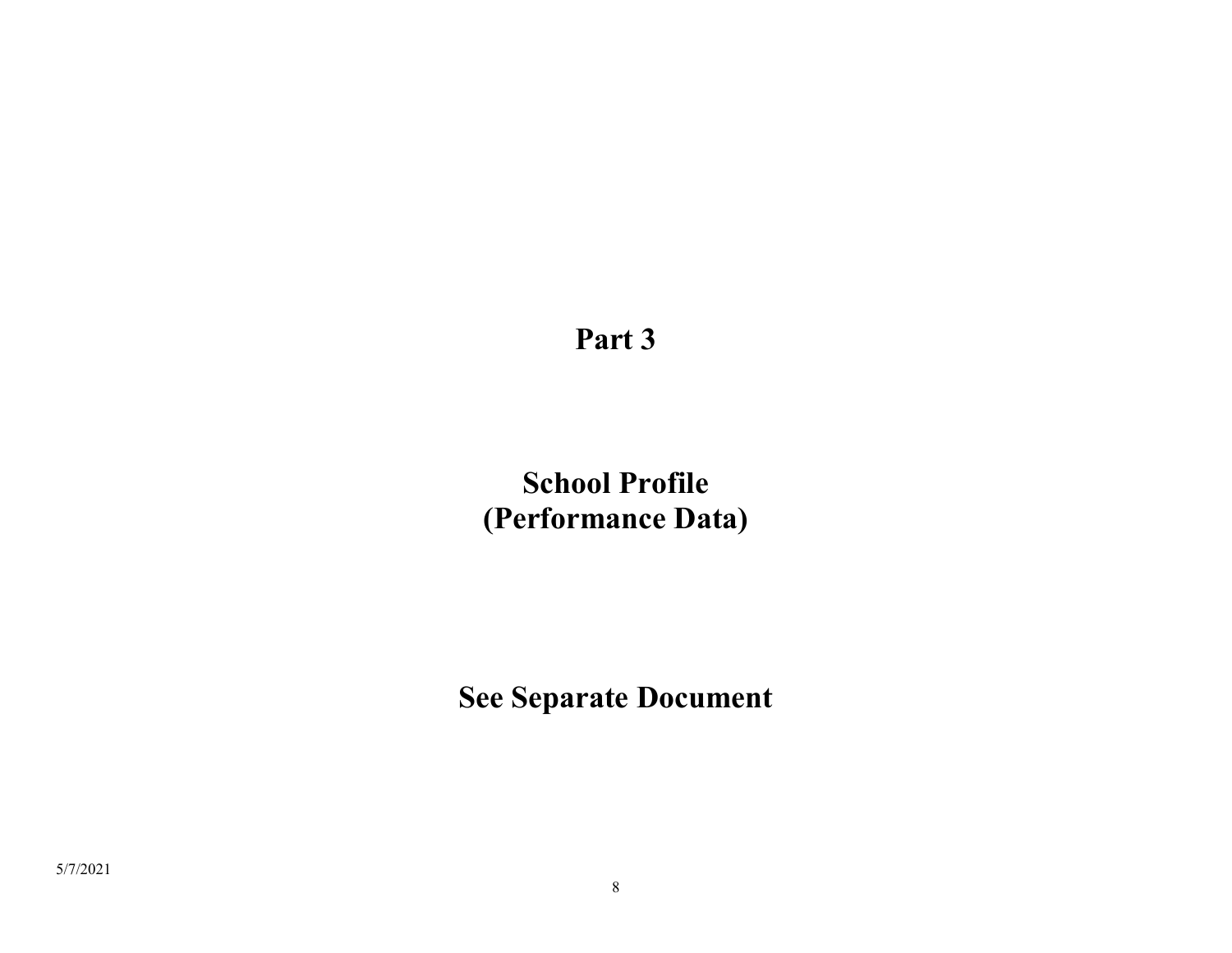# **Action Plans/Needs Assessments**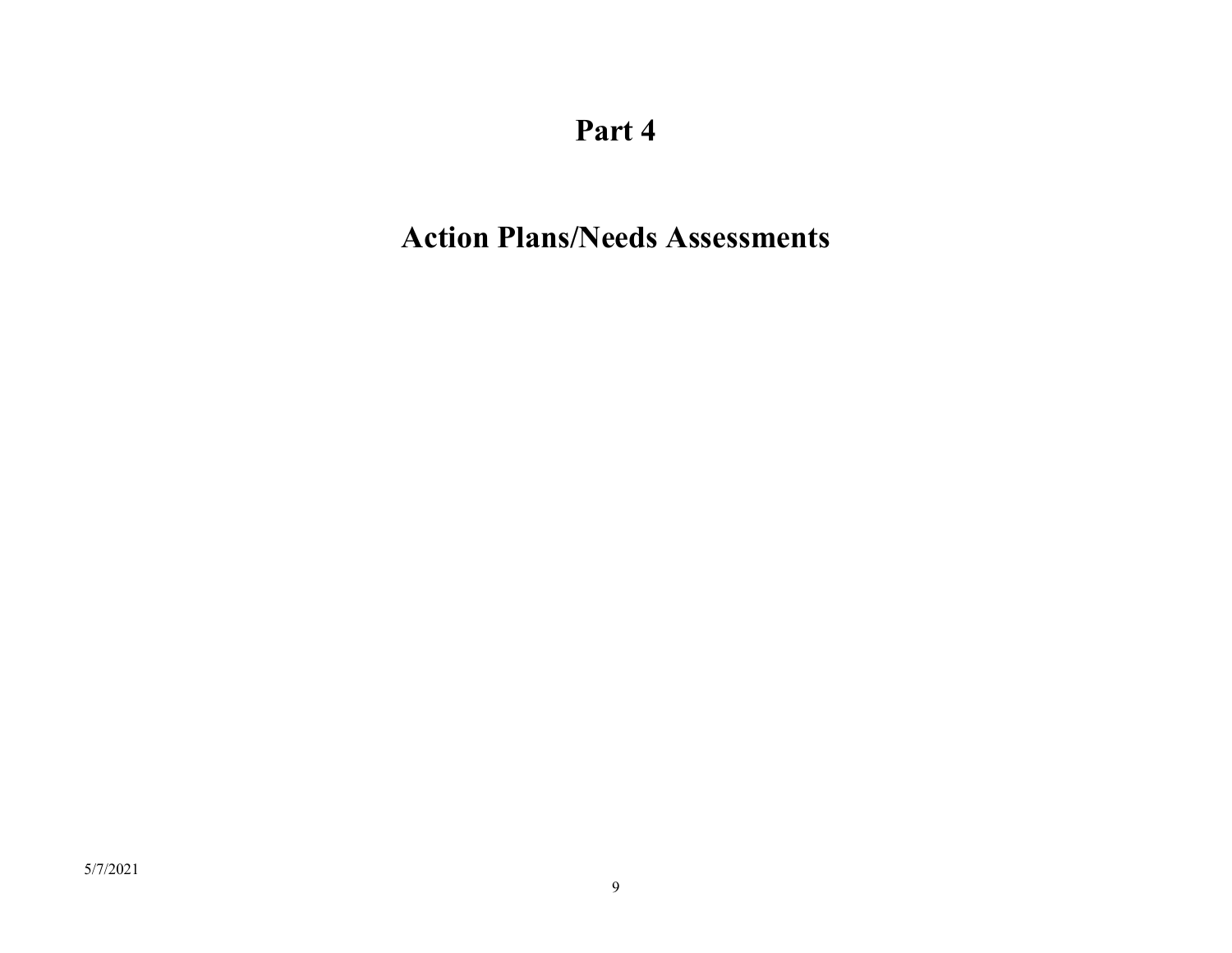#### **Student Achievement**

| <b>Strengths</b>                                                                                                       | <b>Evidence</b>                                                                                                                                                                                                                                                                                                                                                          |
|------------------------------------------------------------------------------------------------------------------------|--------------------------------------------------------------------------------------------------------------------------------------------------------------------------------------------------------------------------------------------------------------------------------------------------------------------------------------------------------------------------|
| Recruitment efforts and scheduling options provided opportunities for students to<br>schedule Satellite Center classes | Numbers grew from 300 requesting to 600 requesting. Numbers grew across the<br>board.                                                                                                                                                                                                                                                                                    |
| Dual Enrollment opportunities for team members                                                                         | 4 courses offered through RPCC:<br>Instrumentation - 6 credit hours<br>PTEC - 6 credit hours<br>AC - 3 credit hours<br>PC - 4 credit hours<br>Medical Assistant - RPCC Workforce Development<br>1 course offered through Delgado:<br>$\bullet$ HRT 3 - credit hours<br>2 courses offered through UNO:<br>Engineering I - 1 credit hour<br>Engineering II - 1 credit hour |
| Diversity                                                                                                              | Course requests show diversity that matches the diversity of the high school in<br>most classes.                                                                                                                                                                                                                                                                         |

| Challenges                                                                                                                                         | Evidence                                                                                     |
|----------------------------------------------------------------------------------------------------------------------------------------------------|----------------------------------------------------------------------------------------------|
| IBCs scores while holding steady - not all students attain in all courses/students<br>don't come with prerequisite IBC to attempt the advanced IBC | <b>IBC</b> Data                                                                              |
| Teach and assess communication, collaboration, agency and content/knowledge                                                                        | Echo shows that students are assessed but instruction is not embedded into the<br>curriculum |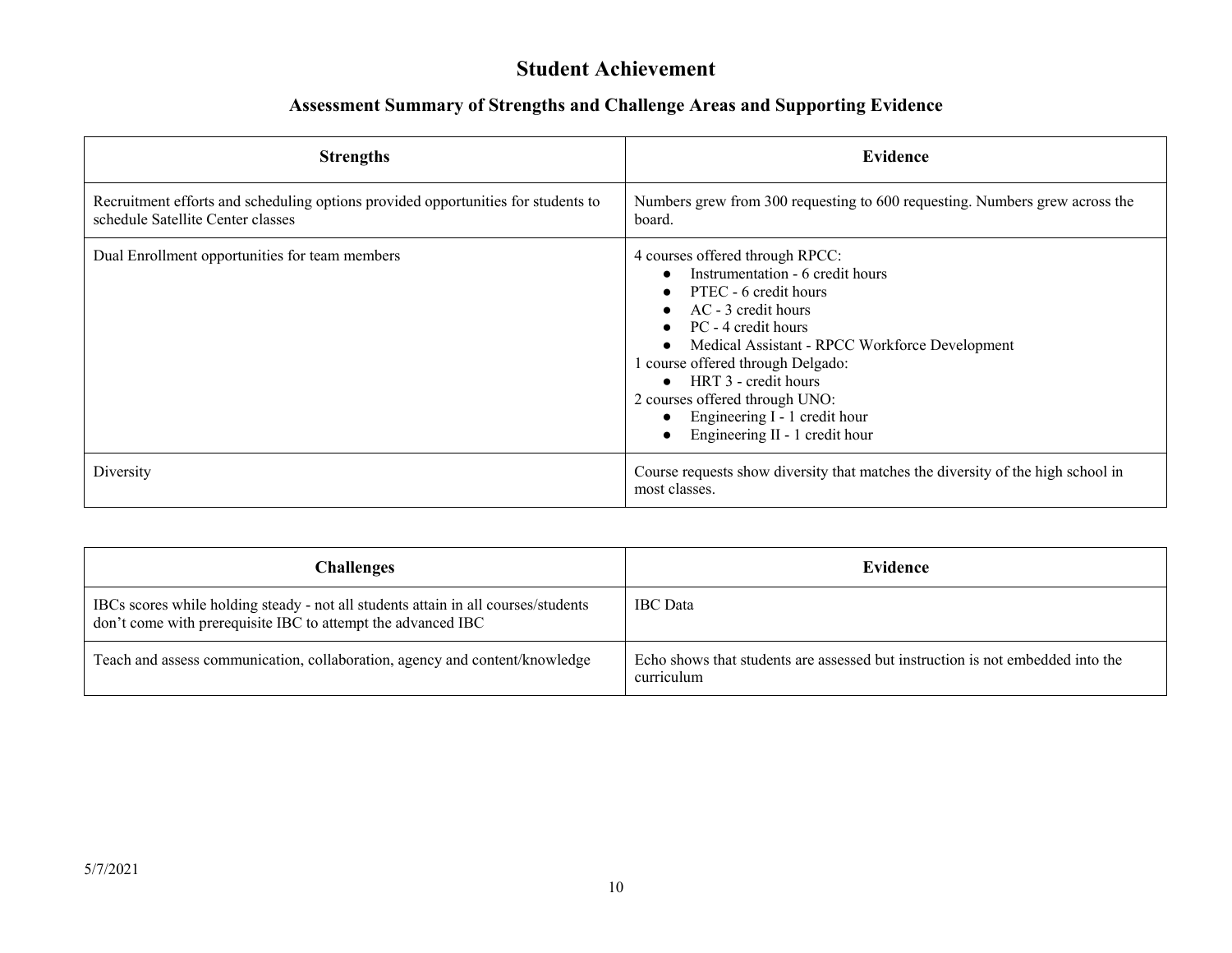#### **Student Achievement**

#### **District Goal A: To prepare students for success in postsecondary education, careers, and life**

#### **School Priority: To prepare students for academic success**

Desired Results:

- 1. Increase the number of team members earning credentials by 3%
- 2. Increase the number of team members earning dual enrollment credits by 3%
- 3. 100% of team members will show an increase in personal growth

| <b>Action Steps</b>                                                                                                                   | <b>Timeline</b> | <b>Estimated</b><br><b>Resources</b><br>(Cost, time, etc.) | <b>Persons</b><br>Responsible | <b>Method of Monitoring</b><br>How will you know that the action steps are being<br>implemented/accomplished? |
|---------------------------------------------------------------------------------------------------------------------------------------|-----------------|------------------------------------------------------------|-------------------------------|---------------------------------------------------------------------------------------------------------------|
| Ensure curriculum is aligned with course<br>credentials                                                                               | August/January  | Time                                                       | Facilitators<br>Administrator | Agendas<br>Course Maps                                                                                        |
| Facilitators will set individual measurable goals<br>for attainment of credentials                                                    | August/January  | Time                                                       | Facilitators<br>Administrator | <b>Goal Sheet</b><br><b>SLTs</b>                                                                              |
| Explore and align dual enrollment opportunities<br>with individual courses                                                            | August/January  | Time                                                       | Facilitators<br>Administrator | Course Map                                                                                                    |
| Facilitators will set individual measurable goals<br>for the attainment of dual enrollment                                            | August/January  | Time                                                       | Facilitators<br>Administrator | <b>Goal Sheet</b>                                                                                             |
| Facilitators will teach and assess<br>communication, collaboration, agency, and<br>knowledge & thinking in their course<br>curriculum | August-May      | Time                                                       | Facilitators<br>Administrator | Teachers will gather anecdotal notes to show<br>personal growth<br>Course Agenda/Stream                       |
| Enrich curriculum with industry professionals<br>and field experiences 2 times a semester                                             | August-May      | Time                                                       | Facilitators<br>Administrator | Visitor Log<br>Course Agenda/Stream<br>Calendar Invite                                                        |
| Seek out diverse industry professionals to<br>foster our team members' social awareness                                               | August-May      | Time                                                       | Facilitators<br>Administrator | Visitor Log<br>Course Agenda/Stream<br>Calendar Invite                                                        |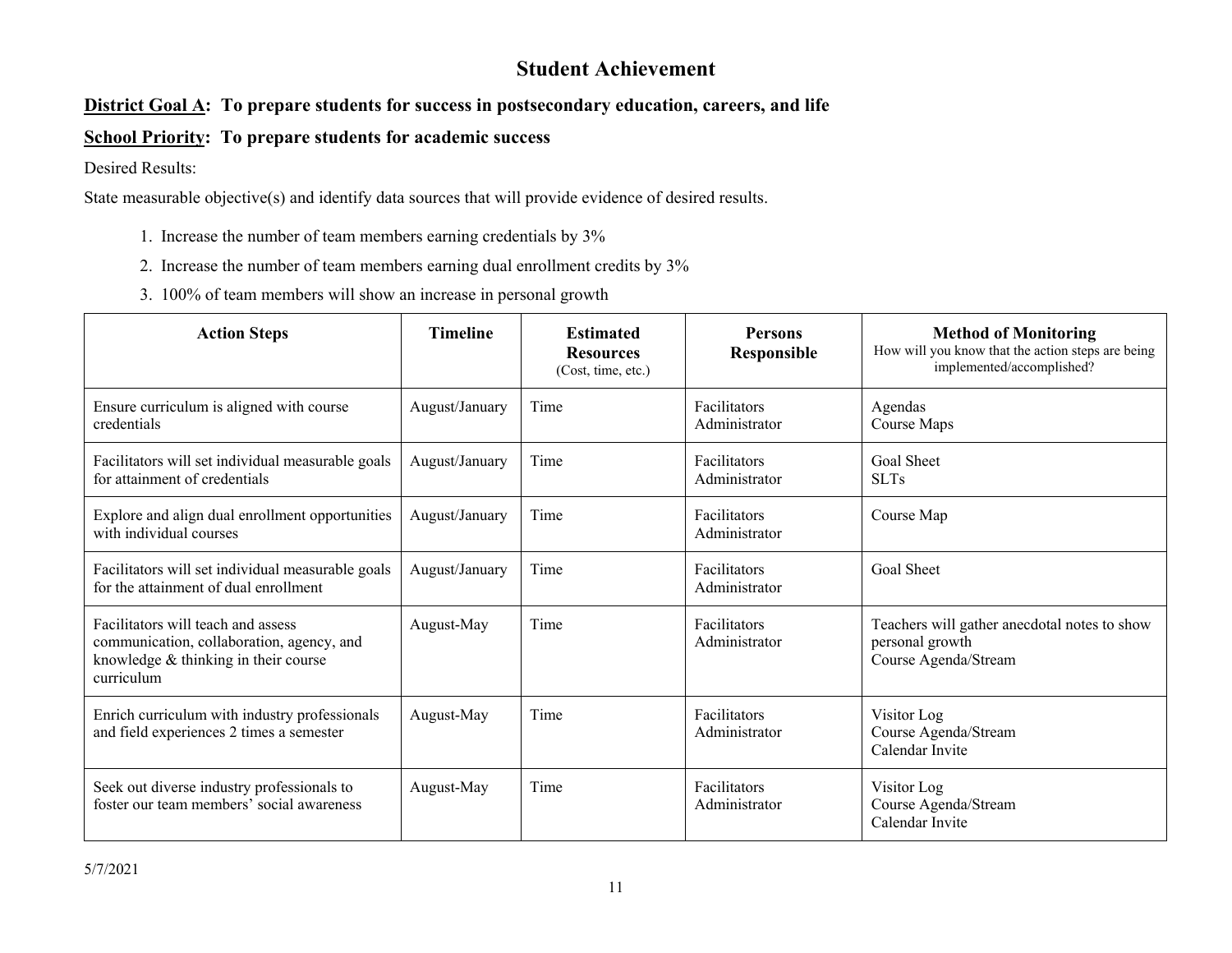### **Staff Excellence**

| <b>Strengths</b>                | Evidence                                                                                                                                                                                                                                                                                                                                                                                                     |
|---------------------------------|--------------------------------------------------------------------------------------------------------------------------------------------------------------------------------------------------------------------------------------------------------------------------------------------------------------------------------------------------------------------------------------------------------------|
| Autonomy: What and how we teach | Upbeat Survey: Q8-92% of the teachers have appropriate discretion over what they<br>teach in class.<br>Upbeat Survey: Q9-92%Employees at my school have appropriate discretion over<br>how to teach their classes.                                                                                                                                                                                           |
| Teacher Evaluation              | Upbeat Survey: Q35-37 - Evaluation 96%<br>Q35 The teacher evaluation system used at my school is fair. 88%<br>Q36 The administrators who evaluate me assess my instruction accurately.<br>Q37 The evaluation feedback I receive helps me improve my instruction.                                                                                                                                             |
| Teacher Voice & Leadership      | Upbeat Survey: Q38-41<br>Q38 Administrators at my school actively seek input from employees when making<br>important decisions. 81%<br>Q39 Highly-skilled employees are given extra responsibilities at my school. 100%<br>Q40 Employees at my school play an active role in shaping school policies. 75%<br>Q41 There are opportunities for employees to take on leadership roles at this<br>school. $94\%$ |

| Challenges                                                                                                 | Evidence                                                                         |
|------------------------------------------------------------------------------------------------------------|----------------------------------------------------------------------------------|
| How do we meet the needs of all our facilitators with a personalized approach to<br>professional learning? | Upbeat Survey: C2 - 67%                                                          |
| The addition of contract and post-secondary facilitators disrupts the ability for                          | Upbeat Survey: Q67 - 67% Employees take shared responsibility for the overall    |
| shared responsibilities for our overall success.                                                           | success of my school.                                                            |
| A portion of our staff does not feel prepared to engage in conversations about                             | Upbeat Survey: Q65 - 67% I feel prepared to engage in conversations about racism |
| racism and other forms of discrimination with team members.                                                | and other forms of discrimination with my students.                              |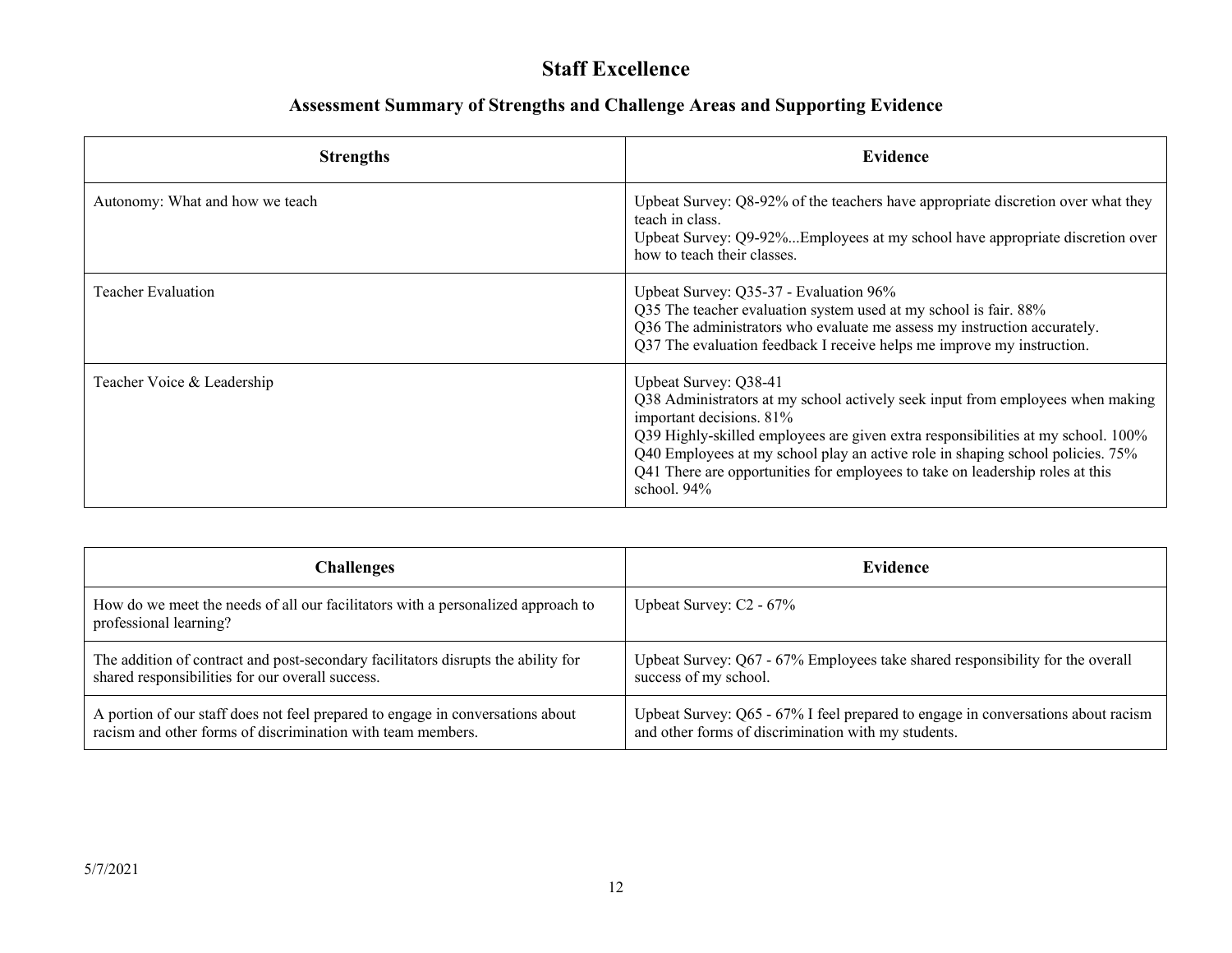### **Staff Excellence**

#### **District Goal B: To employ and develop high quality staff and provide necessary resources to support employee success**

**School Priority: To develop high quality staff and provide necessary resources to support employee success**

Desired Results:

- 1. 100% of staff will participate in shared responsibilities for our overall success
- 2. 100% of facilitators will show an increase in personal professional growth

| <b>Action Steps</b>                                                                                                                                                                                 | <b>Timeline</b>      | <b>Estimated</b><br><b>Resources</b><br>(Cost, time, etc.) | <b>Persons</b><br><b>Responsible</b> | <b>Method of Monitoring</b><br>How will you know that the action steps are being<br>implemented/accomplished? |
|-----------------------------------------------------------------------------------------------------------------------------------------------------------------------------------------------------|----------------------|------------------------------------------------------------|--------------------------------------|---------------------------------------------------------------------------------------------------------------|
| In order to have a teaching force that reflects<br>the demographics of the student population of<br>the school, we will intentionally recruit, hire,<br>induct, and retain a diverse teaching staff | Ongoing              | Time                                                       | Facilitators<br>Administrator        | Mentor Log<br>Recruitment                                                                                     |
| Ensure facilitators stay current with<br>professional credentials                                                                                                                                   | August-<br>May       | Time<br>PL Budget                                          | Facilitators<br>Administrator        | <b>Meeting Notes</b><br><b>Attending Conferences</b><br>Professional Networking                               |
| Provide an onboarding process for all newly<br>hired staff:<br>Create an orientation process<br>Provide an orientation for newly<br>hired staff<br>Provide a mentor for newly hired<br>staff        | Ongoing<br>as needed | Personnel                                                  | Facilitators<br>Administrator        | Agenda<br>Handouts                                                                                            |
| Establish clear responsibilities and processes<br>for sustained success of the Satellite Center<br>Include in onboarding process                                                                    | Ongoing<br>as needed | Time<br>Personnel                                          | Facilitators<br>Administrator        | Facilitator Handbook<br>Team Member Handbook                                                                  |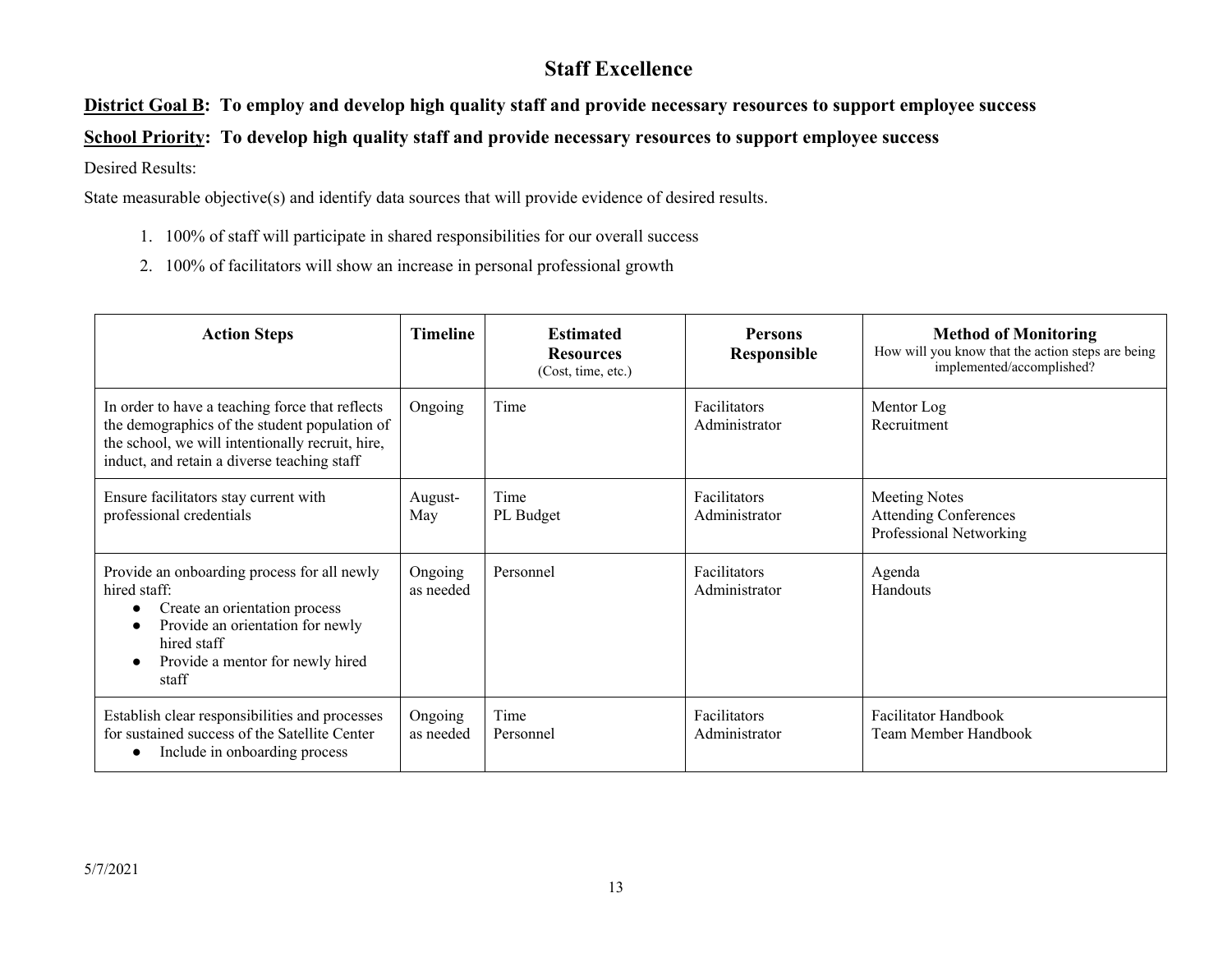| <b>Action Steps</b>                                                                                                                                                          | <b>Timeline</b> | <b>Estimated</b><br><b>Resources</b><br>(Cost, time, etc.) | <b>Persons</b><br>Responsible                  | <b>Method of Monitoring</b><br>How will you know that the action steps are being<br>implemented/accomplished? |
|------------------------------------------------------------------------------------------------------------------------------------------------------------------------------|-----------------|------------------------------------------------------------|------------------------------------------------|---------------------------------------------------------------------------------------------------------------|
| Consciously inclusive of ALL staff members<br>(contract, RPCC, APACHE, etc):<br>Professional Learning<br>$\bullet$<br><b>SEL Events</b><br>Check-ins<br><b>Course Events</b> | Ongoing         | Time                                                       | Staff<br>Administrator                         | emails<br>invitations                                                                                         |
| Each facilitator will create a plan for<br>professional growth to impact student<br>achievement<br>Monitor<br>$\bullet$<br>Reflect<br>Check Ins                              | August-<br>May  | Time                                                       | Facilitators                                   | PGP<br>Monitoring Log<br>Reflection Log<br>Agendas                                                            |
| PL regarding PowerSchool Performance<br><b>Matters</b>                                                                                                                       | Fall 2021       | Time                                                       | TSC/Administration                             | Agenda<br>Handouts                                                                                            |
| Establishing structures, systems, and<br>expectations for PLCs throughout the school                                                                                         | August<br>2021  | Time                                                       | Administrator/SIP<br>Leadership Team           | Agenda<br>Handout                                                                                             |
| Provide opportunities for facilitators to<br>participate in informal observations in other<br>classes                                                                        | August-<br>May  | Time to observe<br>Coverage for observations               | Administrator<br>Facilitators<br>Staff         | Calendar notifications                                                                                        |
| PL sessions on communication, collaboration,<br>agency, and knowledge & thinking in our<br>course curriculum with all stakeholders                                           | August-<br>May  | Time<br>PD funds                                           | SIP Leadership Team<br><b>Staff Excellence</b> | Agenda<br>Handouts                                                                                            |
| Provide PL so our staff feels prepared to<br>engage in conversations about racism and<br>other forms of discrimination with team<br>members                                  | August-<br>May  | Time<br>PD funds                                           | SIP Leadership Team<br><b>Staff Excellence</b> | Agenda<br>Handouts                                                                                            |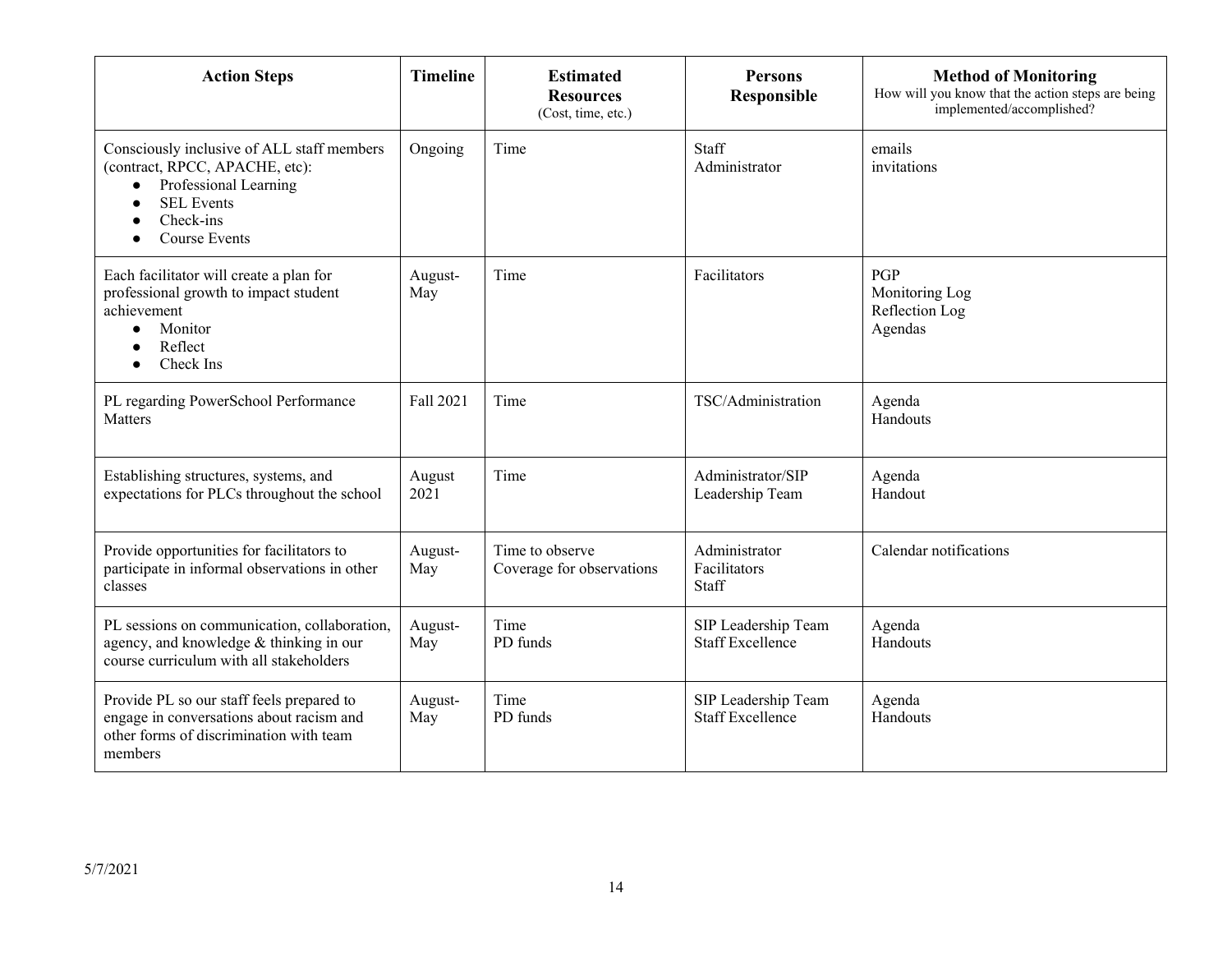### **Safe and Supportive Learning Environments**

| <b>Strengths</b>                                                                              | Evidence                                                                                                                                           |
|-----------------------------------------------------------------------------------------------|----------------------------------------------------------------------------------------------------------------------------------------------------|
| 100% of faculty and staff completed their online school safety training                       | Safe school report                                                                                                                                 |
| 100% of staff feel the building is clean and well maintained                                  | Q31 The school building is clean and well maintained. 100%                                                                                         |
| 100% of team members say the facilities are clean and provide a healthy place for<br>learning | Team Member Survey - At the Satellite Center, the buildings and grounds are clean<br>and provide a healthy place for learning.                     |
| 100% of staff said school provide instruction materials needed                                | Q29 My school provides the instructional materials I need (e.g., textbooks,<br>supplies, technology, etc.).                                        |
| Staff indicates that school is a welcoming community for newly hired teachers                 | Q42 My school is a welcoming community for newly hired employees. 94%                                                                              |
| Staff and team members indicate they feel safe and supported at the Satellite Center          | Q17 I feel physically safe at my school (92%), Q18 My school is a<br>physically safe environment for students (100%), and Team Member Survey (97%) |
| 100% of staff members feel that they can trust each other                                     | Q23 Employees at my school trust each other.                                                                                                       |
| 40% of staff are certified in CPR and use of AED                                              | Safe School Binder                                                                                                                                 |
| 97% of Satellite Center team members treat others with respect                                | Team Member Survey - At the Satellite Center, team members treat others with<br>respect.                                                           |

| <b>Challenges</b>                                                                                        | <b>Evidence</b>                                   |
|----------------------------------------------------------------------------------------------------------|---------------------------------------------------|
| Team member virtual attendance                                                                           | Attendance records                                |
| Team member tardies                                                                                      | Attendance records                                |
| Staff not knowing all contract, post-secondary and guest teachers on our campus                          | Anecdotal evidence                                |
| Many courses don't reflect the ethnic, gender and cultural diversity of our<br>populations               | Projected enrollment data by ethnicity and gender |
| Differences between procedures and processes between the two buildings of the<br><b>Satellite Center</b> | Anecdotal evidence                                |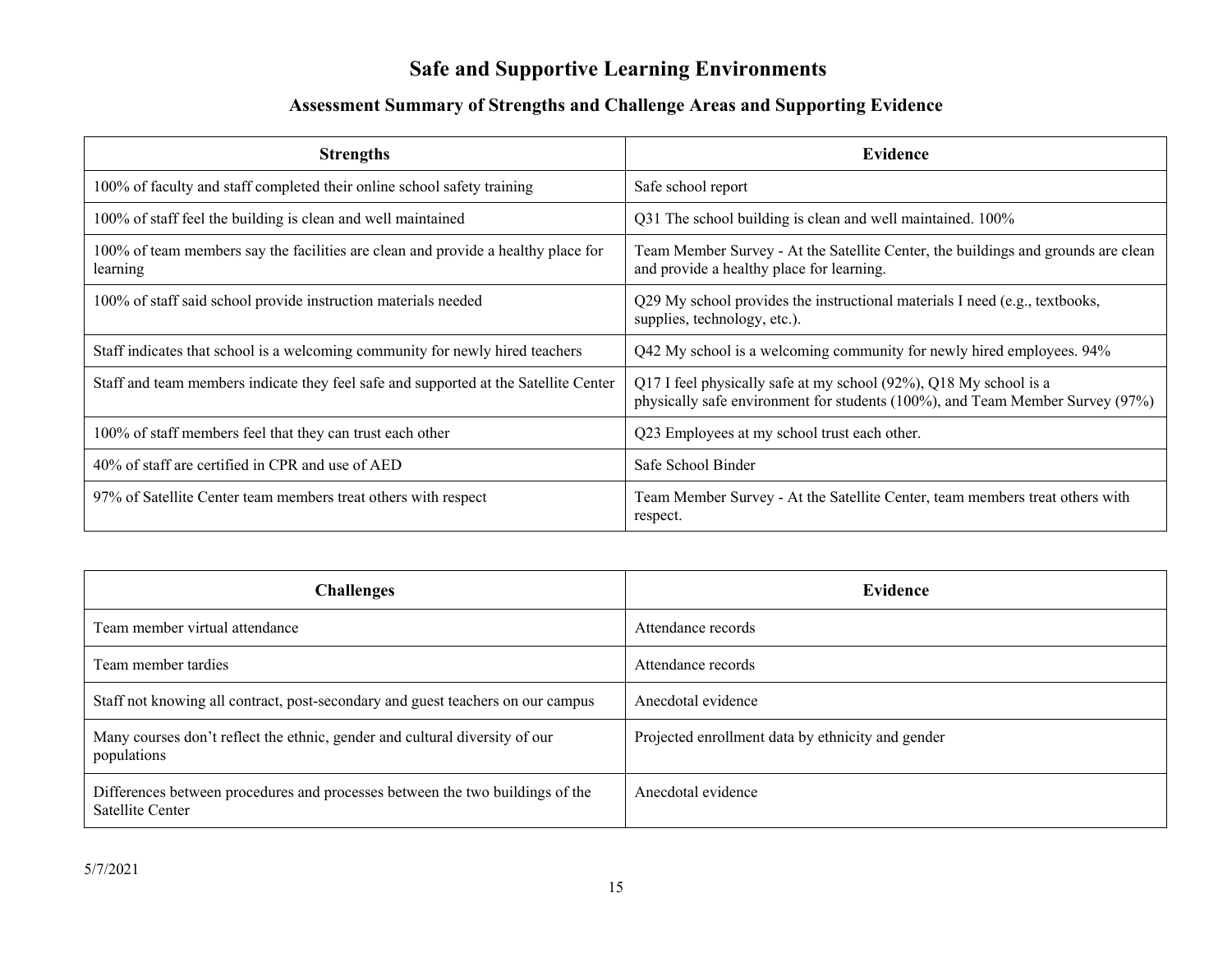#### **Safe and Supportive Learning Environments**

#### **District Goal D: To build and maintain psychologically and physically safe, clean and supporting learning environments**

#### **School Priority: To build a school culture that is psychologically safe and supports student success**

#### Desired Results:

- 1. Increase team member diversity to reflect the diversity of the high school populations
- 2. Reduce the number of team member tardies by 5%
- 3. Ensure safety for all stakeholders at all times
- 4. Improve the sense of belonging for all stakeholders at the Satellite Center

| <b>Action Steps</b>                                                                                                                                                                                                                                                | <b>Timeline</b> | <b>Estimated</b><br><b>Resources</b><br>(Cost, time, etc.) | <b>Persons</b><br><b>Responsible</b> | <b>Method of Monitoring</b><br>How will you know that the action steps are being<br>implemented/accomplished? |
|--------------------------------------------------------------------------------------------------------------------------------------------------------------------------------------------------------------------------------------------------------------------|-----------------|------------------------------------------------------------|--------------------------------------|---------------------------------------------------------------------------------------------------------------|
| Make a concerted effort to reach a diverse<br>population to increase the awareness of<br>Satellite Center opportunities.<br>Feeder Schools<br>PE Classes<br>Culture Club<br>8th Grade Advisories<br>Career Fair<br><b>STEM Nights</b><br>Community Center Outreach | August-May      | <b>Executive Director of</b><br>Equity<br>Time             | Facilitators<br>Administrator        | Data collection<br>Event logs                                                                                 |
| Develop/implement a policy for logical<br>consequences for team member tardies                                                                                                                                                                                     | August-May      | Time                                                       | Facilitators<br>Administrator        | Tardy log<br>Conference notes<br>Contract                                                                     |
| Process to do an in-house safety audit to<br>identify and address concerns                                                                                                                                                                                         | August-May      | Time                                                       | Safe School Team                     | Audit                                                                                                         |
| Provide opportunities for stakeholders to feel<br>like they belong to our center community:<br>Team member events                                                                                                                                                  | August-May      | Time                                                       | Staff                                | Invitations<br>Calendar Invites                                                                               |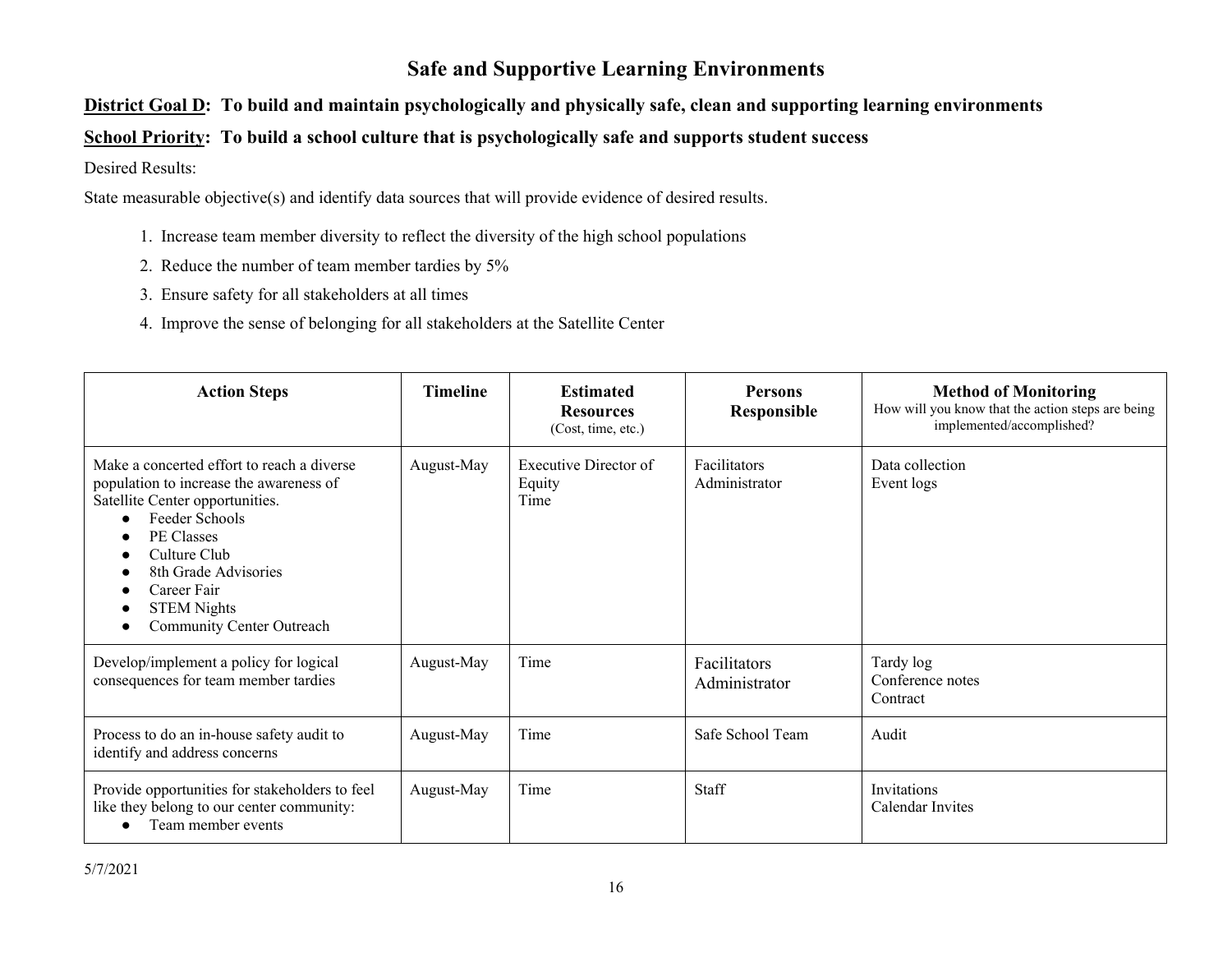| <b>Action Steps</b>                                                                                                                                                                                                                                                      | Timeline | <b>Estimated</b><br><b>Resources</b><br>(Cost, time, etc.) | <b>Persons</b><br>Responsible | <b>Method of Monitoring</b><br>How will you know that the action steps are being<br>implemented/accomplished? |
|--------------------------------------------------------------------------------------------------------------------------------------------------------------------------------------------------------------------------------------------------------------------------|----------|------------------------------------------------------------|-------------------------------|---------------------------------------------------------------------------------------------------------------|
| Highlight team members<br>Facilitator events<br>College/career/military pendants<br>Highlight alumni<br>Celebrations<br>Team members greeting<br>visitors/answering the phone<br>Ambassadors<br>Swag bags<br>Satellite Center ID<br>Magnet/Stickers<br>Team Member Signs |          |                                                            |                               |                                                                                                               |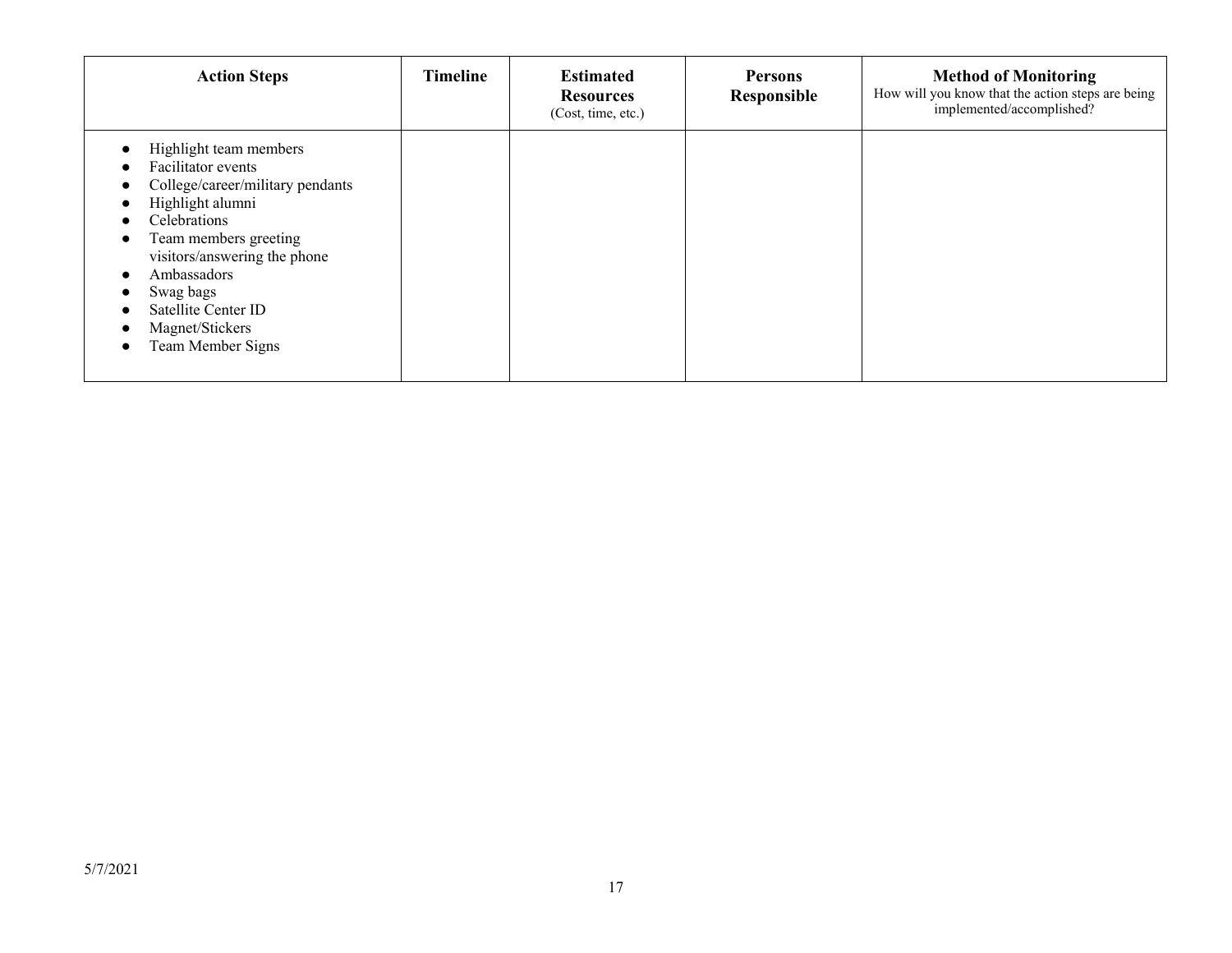### **Engaging Stakeholders**

| <b>Strengths</b>                                                                                                                               | <b>Evidence</b>                                                                                                                                                                                                                                                                                                                                                                                                                                                                                                                                                                                                                                                              |
|------------------------------------------------------------------------------------------------------------------------------------------------|------------------------------------------------------------------------------------------------------------------------------------------------------------------------------------------------------------------------------------------------------------------------------------------------------------------------------------------------------------------------------------------------------------------------------------------------------------------------------------------------------------------------------------------------------------------------------------------------------------------------------------------------------------------------------|
| School Status allowed us to reach out to 100% of parents                                                                                       | School Status Report                                                                                                                                                                                                                                                                                                                                                                                                                                                                                                                                                                                                                                                         |
| 70% of team members feel that the Satellite Center offers opportunities for their<br>family to become involved in activities in their learning | Team Member Survey                                                                                                                                                                                                                                                                                                                                                                                                                                                                                                                                                                                                                                                           |
| Found unique ways to continue our partnerships with business, industry, technical<br>schools and universities                                  | Agendas, Calendar Invites, Guest Teachers, relationship with NOCCA for Dance<br>program, HRT/PTEC mock interviews, business/industry involved with our<br>recruiting events, virtual workshops from university professors/students, virtual<br>panel discussions with industry, advisory boards                                                                                                                                                                                                                                                                                                                                                                              |
| Numerous opportunities for community and stakeholders to be informed                                                                           | Newspaper articles, Twitter, TikTok, community outreach, virtual open house,<br>NYLC conference (profile article), When I grow up Wednesdays, STAR presented<br>How To Survive High School, Hear Our Voices at Ed Rising Conference, Arts Fest<br>Project, Student of the Year, Pink Links, Battle On The River, Commercials during<br>live streaming events, Summer Dance Program, Ozanam Inn project, Health<br>Screenings, Pink Links Carwash, drive up cafe days, WWII museum videos<br>(ATVB), t-shirt for NYLC conference, Satellite Center promotional materials<br>(stickers, magnets), Team Member SC yard signs, Satellite Center t-shirts, Teacher<br>of the Year |

| <b>Challenges</b>                                                                    | Evidence                                                                                                                                                                                             |
|--------------------------------------------------------------------------------------|------------------------------------------------------------------------------------------------------------------------------------------------------------------------------------------------------|
| We don't have parent perspective on parent teacher communication and<br>partnerships | Lack of parent involvement on SIP                                                                                                                                                                    |
| Lack of published news articles (local media)                                        | Submitted 2-3 articles a month, but only 2 articles were published                                                                                                                                   |
| Parent engagement at Satellite Center                                                | Survey data (Q2 Parents and employees at my school work together as partners.<br>58%) indicates that teachers do not feel as if parents are an active partner. Lack of<br>parent involvement on SIP. |
| Lack of Facebook posts vs other social media platforms                               | Number of posts to Facebook                                                                                                                                                                          |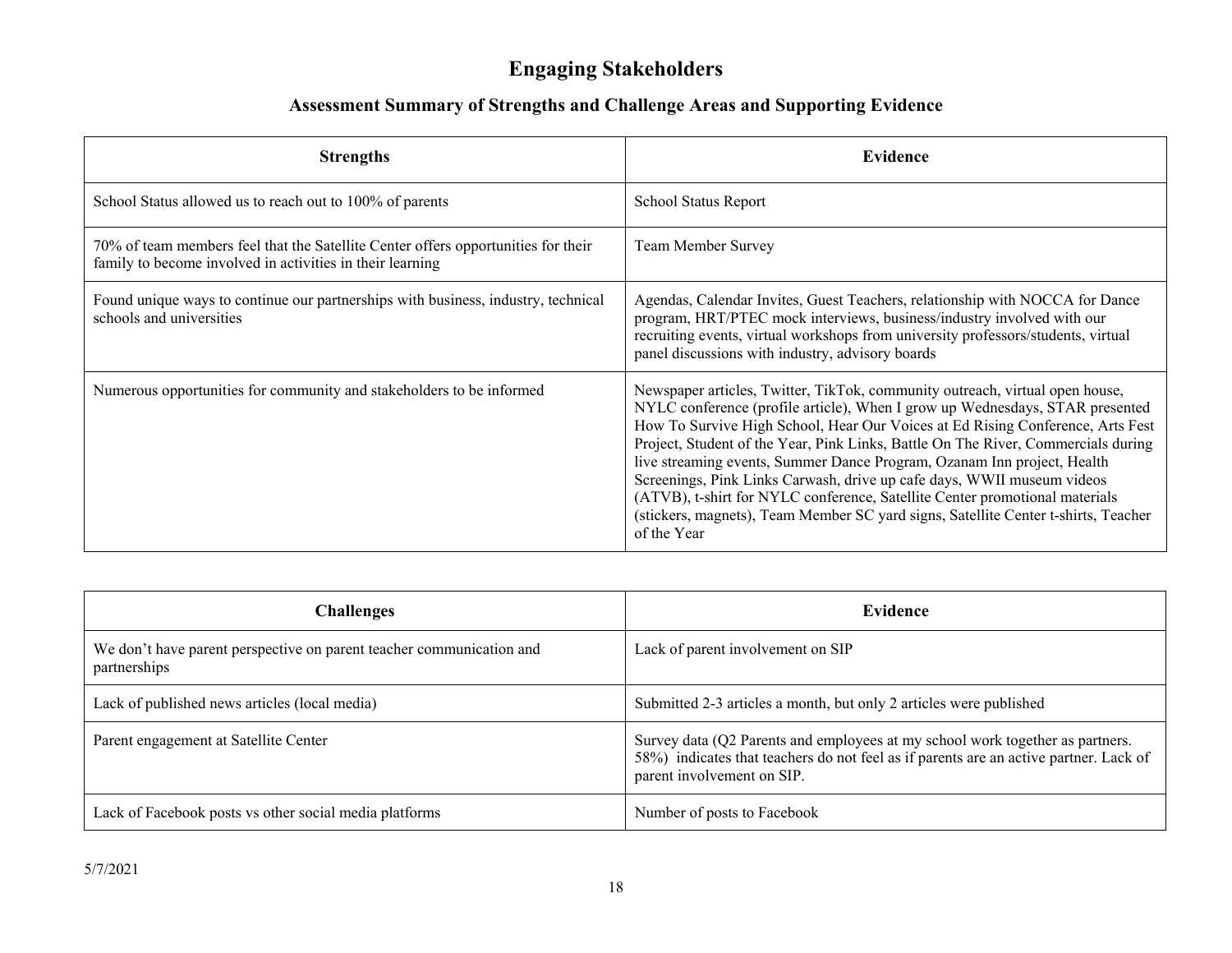### **Engaging Stakeholders**

#### **District Goal E: To engage families, community members and business partners through two-way communication.**

#### **School Priority: To engage families, community members and business partners**

Desired Results:

- 1. Provide opportunities for parents to engage in the learning process
- 2. Increase Facebook posts by 10%
- 3. Increase partnerships with business, industry, technical schools and universities

| <b>Action Steps</b>                                                                                                           | <b>Timeline</b>   | <b>Estimated</b><br><b>Resources</b><br>(Cost, time, etc.) | <b>Persons</b><br>Responsible               | <b>Method of Monitoring</b><br>How will you know that the action steps are<br>being implemented/accomplished? |
|-------------------------------------------------------------------------------------------------------------------------------|-------------------|------------------------------------------------------------|---------------------------------------------|---------------------------------------------------------------------------------------------------------------|
| Add parent professional information to<br>student information form to invite parent<br>participation as industry professional | July-August       | Time<br>Postage                                            | Administrator<br><b>SOS</b>                 | <b>Completed Forms</b>                                                                                        |
| Document parent<br>communication/conferences                                                                                  | August -<br>May   | Time                                                       | Administrator<br>Facilitators               | Communication Logs/Conference sign Ins                                                                        |
| Facilitators will identify potential parents to<br>utilize in the learning process within their<br>course                     | August-May        | Time                                                       | Administrator<br>Staff                      | Completed Form/Parent Contact/School<br>Status/email                                                          |
| Encourage parents to follow the SC and<br>courses on social media during parents<br>meeting                                   | August-May        | Time                                                       | Administrator<br>Facilitators               | Agendas<br>Followers on Social Media                                                                          |
| Update web pages with current information<br>and pictures                                                                     | August-May        | Time                                                       | Facilitators<br><b>TSC</b><br>Administrator | Agenda<br>Webpage                                                                                             |
| Design/Host Parent Nights                                                                                                     | August<br>January | Time                                                       | <b>Engaging Stakeholders</b><br>Committee   | Agenda                                                                                                        |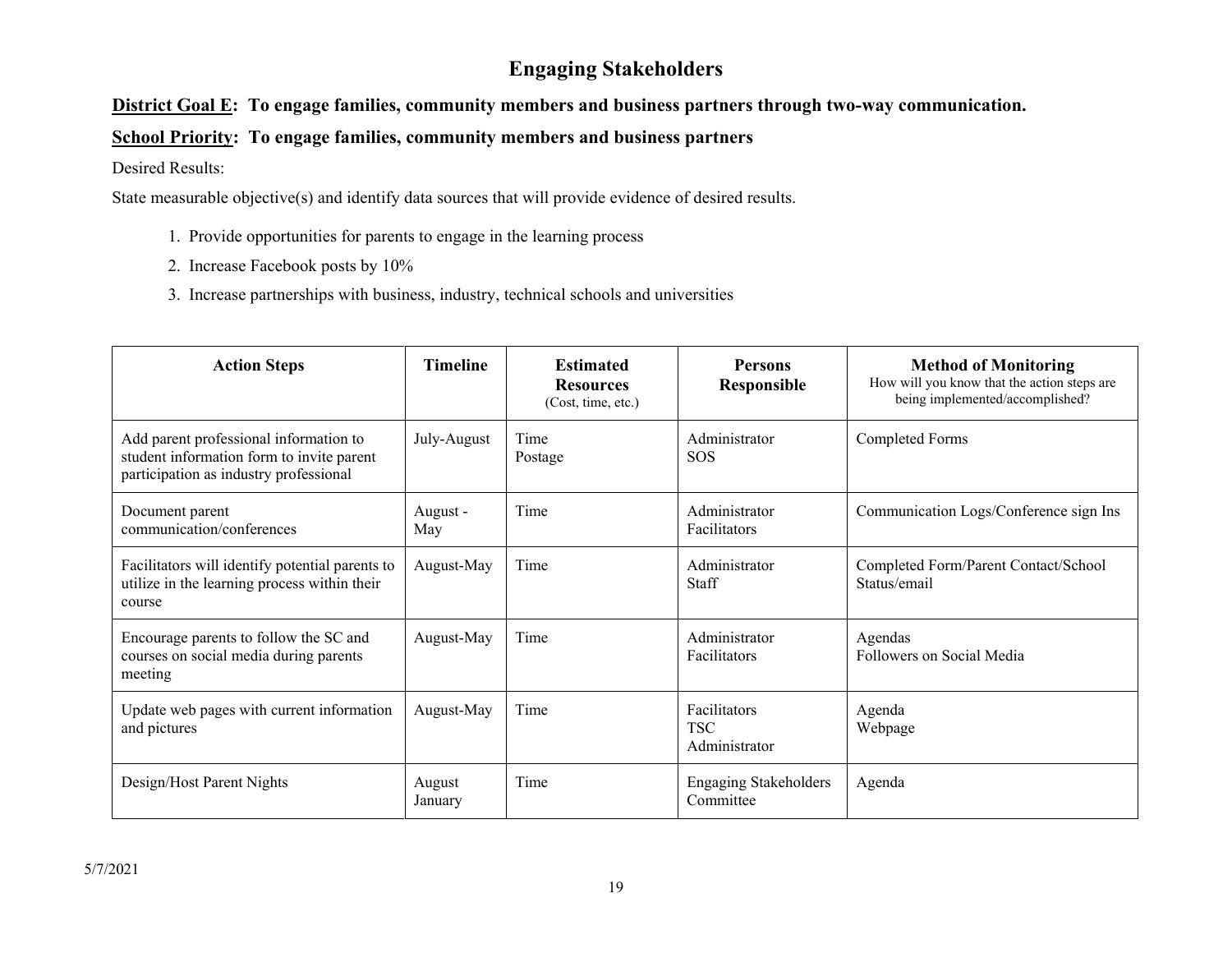| <b>Action Steps</b>                                                                                                                                                                    | <b>Timeline</b> | <b>Estimated</b><br><b>Resources</b><br>(Cost, time, etc.) | <b>Persons</b><br>Responsible                                                                  | <b>Method of Monitoring</b><br>How will you know that the action steps are<br>being implemented/accomplished? |
|----------------------------------------------------------------------------------------------------------------------------------------------------------------------------------------|-----------------|------------------------------------------------------------|------------------------------------------------------------------------------------------------|---------------------------------------------------------------------------------------------------------------|
| Create a team for promotion of the Satellite<br>Center                                                                                                                                 | Fall 2021       | Time                                                       | Facilitators<br>Administrator                                                                  | Team List                                                                                                     |
| Seek additional ways to interact with the<br>community.<br>Design/implement a plan to<br>$\bullet$<br>interact with the community and<br>promote offerings of the Satellite<br>Center. | August-May      | Time                                                       | Administrator<br>Facilitators                                                                  | Agendas                                                                                                       |
| Ensure that posts are distributed across all<br>social media platforms                                                                                                                 | August-May      | Time                                                       | <b>TSC</b><br>Administrator                                                                    | Posts                                                                                                         |
| Host advisory board meetings three times a<br>year                                                                                                                                     | August-May      | Time                                                       | Administrator<br>PTEC/Instrumentation/<br><b>Engineering Facilitators</b><br>Business/Industry | Agendas<br><b>Minutes</b>                                                                                     |
| Develop sister relationship with Dance<br>program at NOCCA                                                                                                                             | August-May      | Time                                                       | Facilitators                                                                                   | Emails/meetings                                                                                               |
| Administrator will participate in the faith<br>based group with Ms. Green                                                                                                              | August-May      | Time                                                       | Administrator                                                                                  | Agendas                                                                                                       |